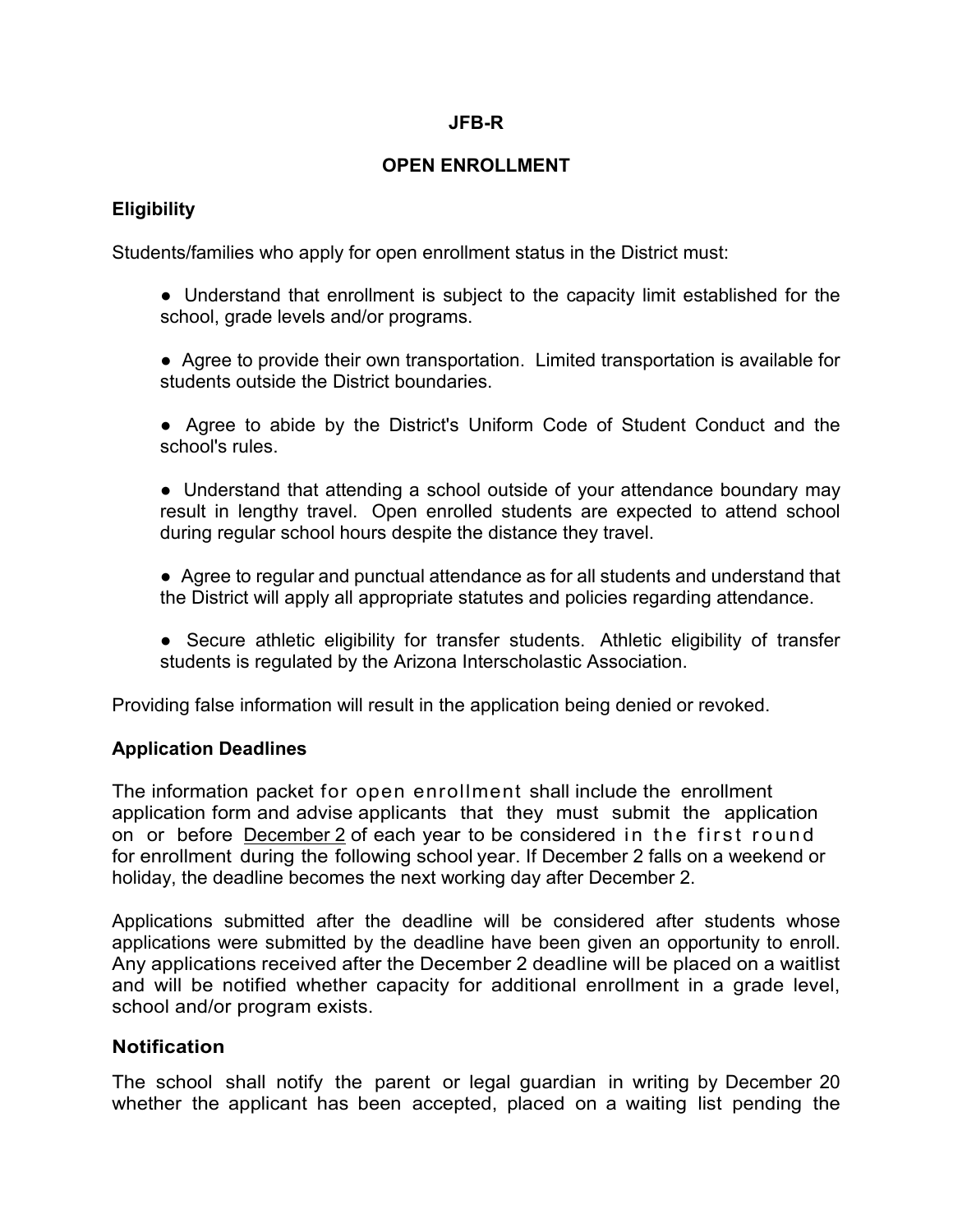availability of capacity, or rejected.

As provided by A.R.S. 15-816.07, the District and its employees are immune from civil liability for decisions relative to the acceptance orrejection of the enrollment of a nonresident student when the decisions are based on good faith application of this policy and the applicable statutory requirements and standards.

### **Enrollment After Acceptance**

The parent or legal guardian must complete and submit the appropriate enrollment documents within ten (10) school days of notification so that the student(s) may be enrolled. The required enrollment documents are:

- A certified copy of the pupil's birth certificate, an affidavit explaining the inability to provide a copy of the birth certificate (A.R.S. §15-828)
- Current immunization records
- Proof of residency (see Arizona Department of Education Arizona Residency Documentation or Affidavit of Shared Residence forms)
- Parent/Guardian identification
- Withdraw form (if previously enrolled in an Arizona school)
- Guardianship/Custody documentation (if applicable)

Failure to complete and submit the necessary documents within ten (10) school days of notification will result in the revocation of the open enrollment acceptance.

### **Status of Open Enrolled Students**

Once the District approves an open enrollment application, it is not necessary to reapply for open enrollment to the same school in subsequent years unless the student wishes to change schools, or there has been a break in the student's enrollment at the school. The District shall treat open enrolled students the same as resident students for purposes of continued admission to the school in which the student is open enrolled, and admission to the schools into which that school feeds.

### **SUSD Pre-K Students**

Pre-K students who were enrolled in a Scottsdale Unified School District Pre-K program the previous school year shall be accepted for open enrollment automatically, at the school where they attended Pre-K, so long as they complete the open enrollment application process by the application deadlines.

*Note*: All siblings of students who were open enrolled in a school may enroll at the same school, provided that a sibling will still be enrolled there, or in the feeder pattern for that school, when the siblings arrive. Such siblings will be enrolled subject to school, grade level and/or program capacity.